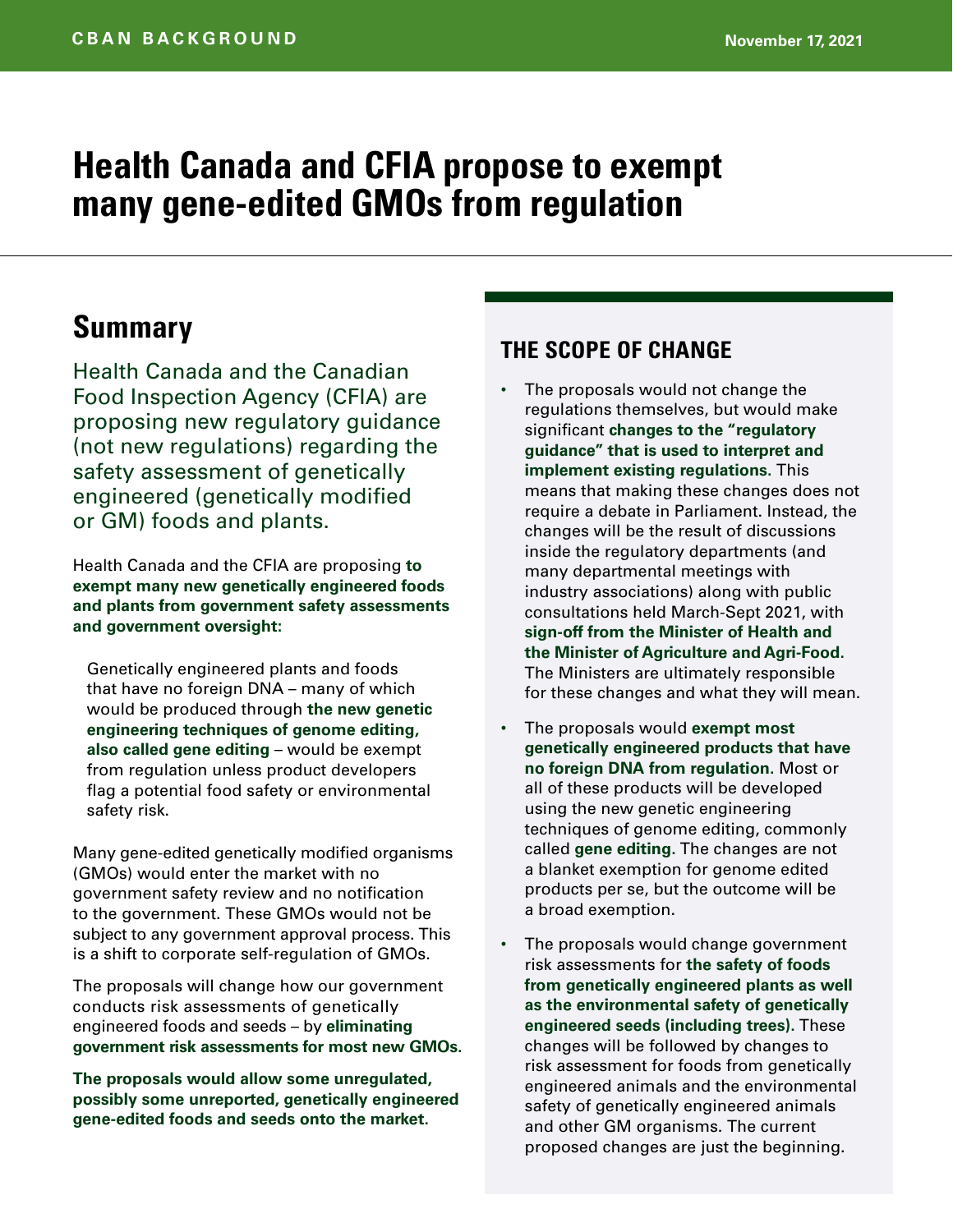## **What will change?**

Canada's regulatory system for genetic engineering does not specifically name genetic engineering: the Canadian government regulates "novel foods" and "plants with novel traits." Now, government regulators are proposing to dismantle the regulation of genetic engineering inside this system. The system will continue to exist, but its regulation of many or most genetically engineered foods and seeds will disappear.

The proposals would exempt many of those genetically modified organisms (GMOs) that do not have foreign DNA, and also implement fasttracking and gradual regulatory exemptions for many other genetically engineered foods and seeds. The proposed changes would mean that many or most new genetically engineered foods and seeds would be exempt from any regulation and could therefore **come to market without a government safety assessment or any government oversight.**

So far, all the genetically engineered foods eaten in Canada have been regulated as novel under the federal system and undergone a government risk assessment, with the exception of one new genome-edited corn that Health Canada determined to be non-novel.<sup>1</sup> However, while some genome-edited products could still fit the definition of "novel" and therefore be subject to a government safety assessment, under the new proposals, many may circumvent the product approval system entirely. **There will be no approval process for many of these new GMOs.**

This is because Health Canada and the CFIA are proposing that if foreign DNA is not present in a GMO, and if the product developer has not identified a possible safety issue/"novel" characteristic, **then safety assessments can be left solely to product developers.** This is how,

in the proposals, Health Canada and the CFIA would surrender their regulatory authority over most genome-edited organisms entering the food system.

#### **Unseen corporate science**

The proposed focus on the presence or absence of foreign DNA in a genetically engineered organism as a trigger for regulation is **not science-based** – it is simplistic and overlooks a range of possible unintended effects that can result from the process of genome editing, that may have impacts on food or environmental safety. This proposed focus reflects an **assumption of safety** for many genome-edited foods that is not scientifically justified. See CBAN's report at [www.cban.ca/](http://www.cban.ca/GenomeEditingReport) [GenomeEditingReport](http://www.cban.ca/GenomeEditingReport).

If Health Canada and the CFIA exclude these products from regulation, **regulators will have no access to the science used to determine their safety.** The government would have no ability to require information from product developers, not even a notice of a new genome-edited food coming to market.

## **Proposed voluntary regulation**

To compensate for this huge gap in transparency – where products do not require government approval and do not pass through any government process – Health Canada is proposing a **"Voluntary Transparency Initiative"** to "encourage" companies to voluntarily send the government a notice of any unregulated (determined by developers to be non-novel) genome-edited product intended for commercialization. This is a clear pathway for some unknown, unregulated genome-edited products to get to market.

<sup>1</sup> This is a GM "waxy" corn that may never come to market, from the company Corteva (DowDupont): See [https://cban.](https://cban.ca/wp-content/uploads/GM-Waxy-Corn-Corteva-product-profile-CBAN.pdf) [ca/wp-content/uploads/GM-Waxy-Corn-Corteva-product-profile-CBAN.pdf](https://cban.ca/wp-content/uploads/GM-Waxy-Corn-Corteva-product-profile-CBAN.pdf) This product was listed on Health Canada's newly created (2020) "List of non-novel determinations for food and food ingredients." This list shows some (not necessarily all) of the genetically engineered foods that are not regulated inside a broader list of "non-novel" foods: where product developers have voluntarily submitted their own assessment of non-novelty to Health Canada, and the department agrees.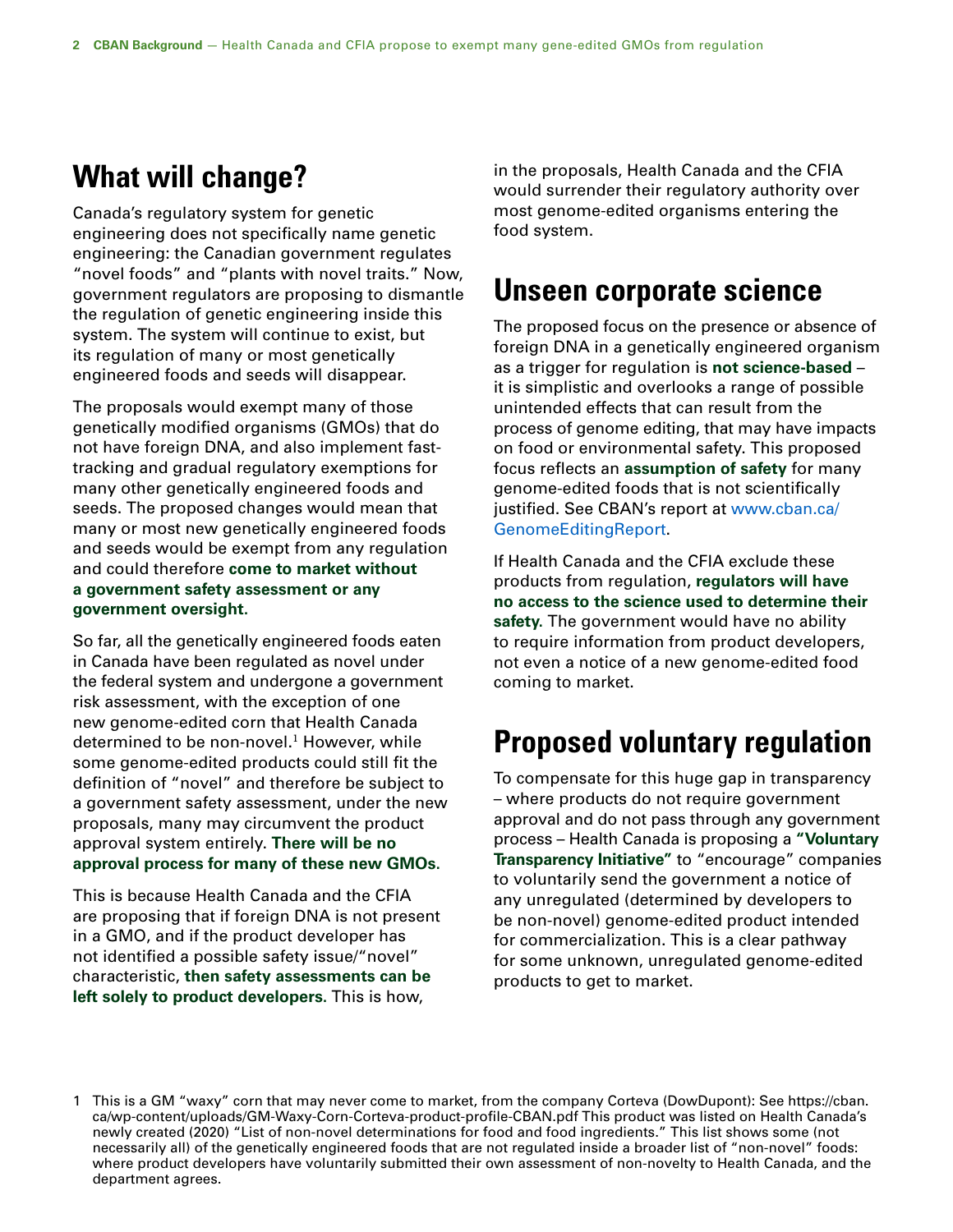Critically, Health Canada's proposed Voluntary Transparency Initiative would also encourage (but not require) product developers to submit several, limited areas of information about their product for an unspecified form of "further review" by government. This means that the Initiative would also serve as a system of, **unknown, voluntary, ad hoc government checks on corporate determinations** of product non-novelty/regulatory status. Only those products submitted voluntarily by developers would be subject to this (minimal and unspecified) government oversight.

The CFIA is proposing a similar voluntary system of regulation where companies can request an **"exemption opinion letter"** from regulators if they want the CFIA to validate that their GMO is exempt from regulation. By providing this option to request exemption opinion letters, the CFIA would be providing product developers with a stamp of approval if they want one (to help promote their product, for example), creating **an on-demand service for product developers.**

## **Fast-tracking other GMOs**

The proposals from Health Canada also include other "updates" to regulatory guidance that would spell out different **"tiers" of regulation for GMOs** that are said to be "identical" to previously assessed GMOs. Health Canada calls these GMOs "retransformants" and proposes **a form of fasttrack review** requiring less information from product developers. CBAN does not agree that such plants can be characterized as "identical", and argues that each genetic engineering "event," even those that use the same methods to create the same characteristics, can result in new and unintended effects. Initially, these proposals would particularly apply to fast-tracking approvals for more herbicide-tolerant crops, because these are the majority of GMOs approved thus far.

Similarly, the CFIA proposes to gradually exempt many other GM seeds from regulation. The CFIA says that other regulatory exemptions "will increase as more products are authorized" because of the "safety record" for these previously approved seeds. This means that even more genetically engineered seeds will be released without government safety assessments, approval decisions, or notifications to government. Long-term, this will lead to the **widespread use of genetically engineered seeds with undetermined origins and unknown impacts.**

# **Corporate self-regulation**

The proposals will result in an important shift from mandatory government safety assessments of genetically engineered foods and seeds to corporate self-regulation of many new GMOs.

The proposals will result in **unregulated, unreported GM foods and seeds on the market.**  Product developers (corporations and institutions) will have control over all the information relating to these GMOs, including any public notice that they even exist.

CBAN argues that the proposals will jeopardize food and environmental safety, will harm some farmer livelihoods, result in a profound loss of transparency for the Canadian public, including farmers, and further undermine public trust in Canada's food system and its regulation.

**All genetically engineered products, including those with no foreign DNA, should be subject to mandatory government safety assessments.**